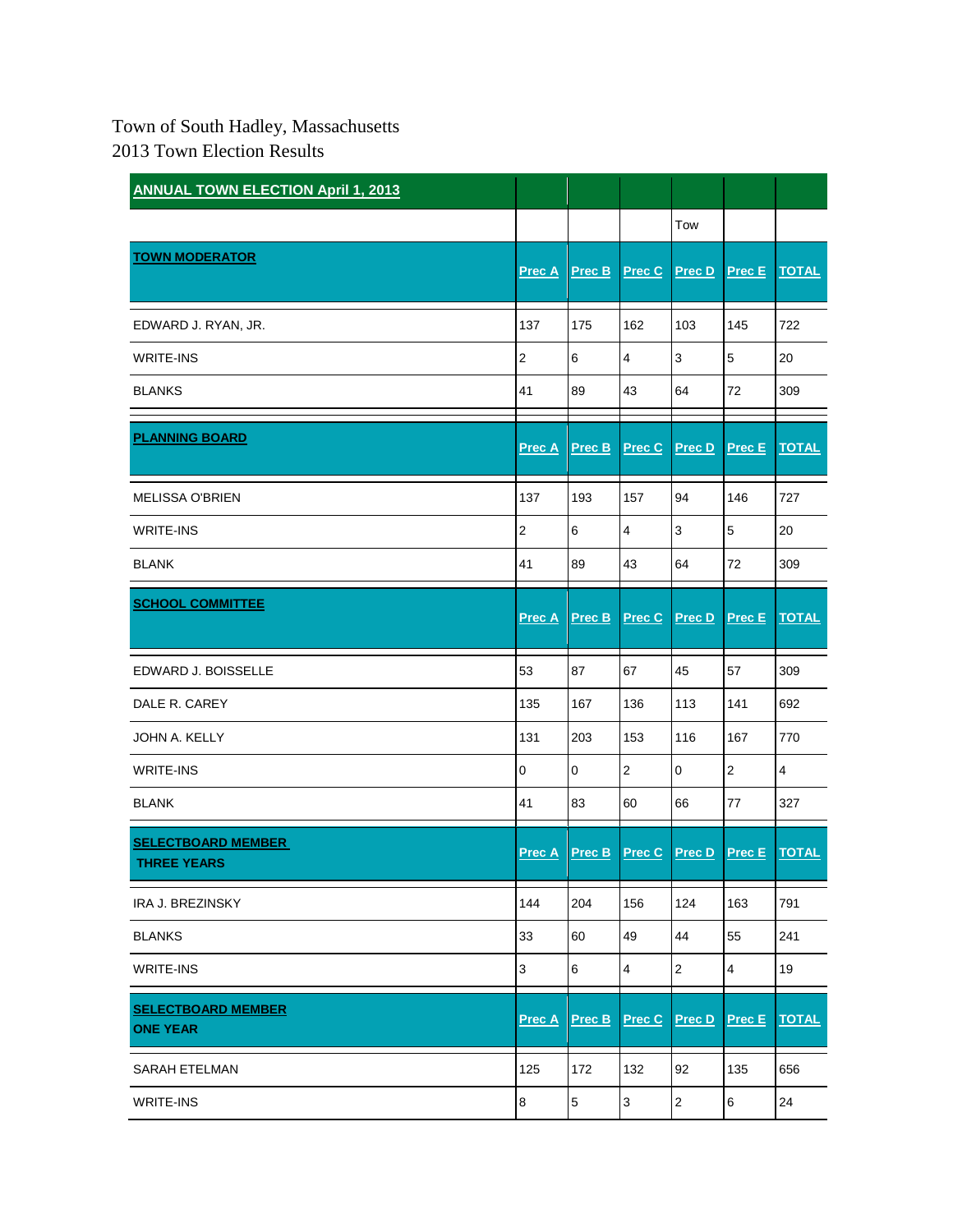| -- JEFFREY A. CYR                 | $\overline{7}$ | 12             | 15                   | $\boldsymbol{8}$        | $\overline{7}$ | 49             |
|-----------------------------------|----------------|----------------|----------------------|-------------------------|----------------|----------------|
| <b>BLANKS</b>                     | 40             | 81             | 59                   | 68                      | 74             | 322            |
| <b>MUNICIPAL LIGHT BOARD</b>      | Prec A         | Prec B         | Prec C               | Prec D                  | Prec E         | <b>TOTAL</b>   |
| CHERYL SCOTT NICKL                | 142            | 188            | 161                  | 98                      | 145            | 734            |
| <b>WRITE-INS</b>                  | $\mathbf 0$    | $\mathbf{1}$   | $\mathbf{2}$         | $\mathbf{1}$            | $\mathbf{1}$   | 5              |
| <b>BLANKS</b>                     | 38             | 81             | 46                   | 71                      | 76             | 312            |
| <b>BOARD OF ASSESSORS</b>         | <b>Prec A</b>  | Prec B         | Prec C               | Prec D                  | Prec E         | <b>TOTAL</b>   |
| <b>FRANCIS M. CONTI</b>           | 137            | 178            | 150                  | 99                      | 146            | 710            |
| <b>WRITE-INS</b>                  | $\mathbf 0$    | $\mathbf{1}$   | 3                    | $\mathbf 0$             | 3              | $\overline{7}$ |
| <b>BLANKS</b>                     | 43             | 91             | 56                   | 71                      | 73             | 334            |
| <b>HOUSING AUTHORITY</b>          | <b>Prec A</b>  | Prec B         | <b>Prec C</b> Prec D |                         | <b>Prec E</b>  | <b>TOTAL</b>   |
| ROBERT P. NOLIN                   | 91             | 127            | 90                   | 79                      | 93             | 480            |
| DOROTHY E. MARTIN                 | 63             | 91             | 85                   | 37                      | 80             | 356            |
| <b>WRITE-INS</b>                  | $\pmb{0}$      | $\mathbf{1}$   | 0                    | $\overline{2}$          | 0              | 3              |
| <b>BLANKS</b>                     | 26             | 51             | 34                   | 52                      | 49             | 212            |
| <b>TRUSTEES OF PUBLIC LIBRARY</b> | Prec A         | Prec B         | Prec C               | Prec D                  | Prec E         | <b>TOTAL</b>   |
| HOLLIS D. HALEY                   | 131            | 167            | 133                  | 81                      | 137            | 649            |
| MAXINE K. CECHVALA                | 132            | 173            | 126                  | 77                      | 133            | 641            |
| ROBERT S. BERWICK                 | 130            | 173            | 129                  | 90                      | 143            | 665            |
| <b>WRITE-INS</b>                  | $\pmb{0}$      | $\mathbf{1}$   | 1                    | $\mathsf 0$             | 3              | 5              |
| <b>BLANKS</b>                     | 147            | 296            | 238                  | 262                     | 250            | 1193           |
| <b>BOARD OF HEALTH</b>            | Prec A         | Prec B         | Prec C               | Prec D                  | Prec E         | <b>TOTAL</b>   |
| WALTER R. WOLF                    | 143            | 191            | 155                  | 105                     | 152            | 746            |
| <b>WRITE-INS</b>                  | 1              | $\overline{4}$ | 1                    | $\overline{\mathbf{4}}$ | 0              | 10             |
| <b>BLANKS</b>                     | 36             | 78             | 53                   | 62                      | 68             | 297            |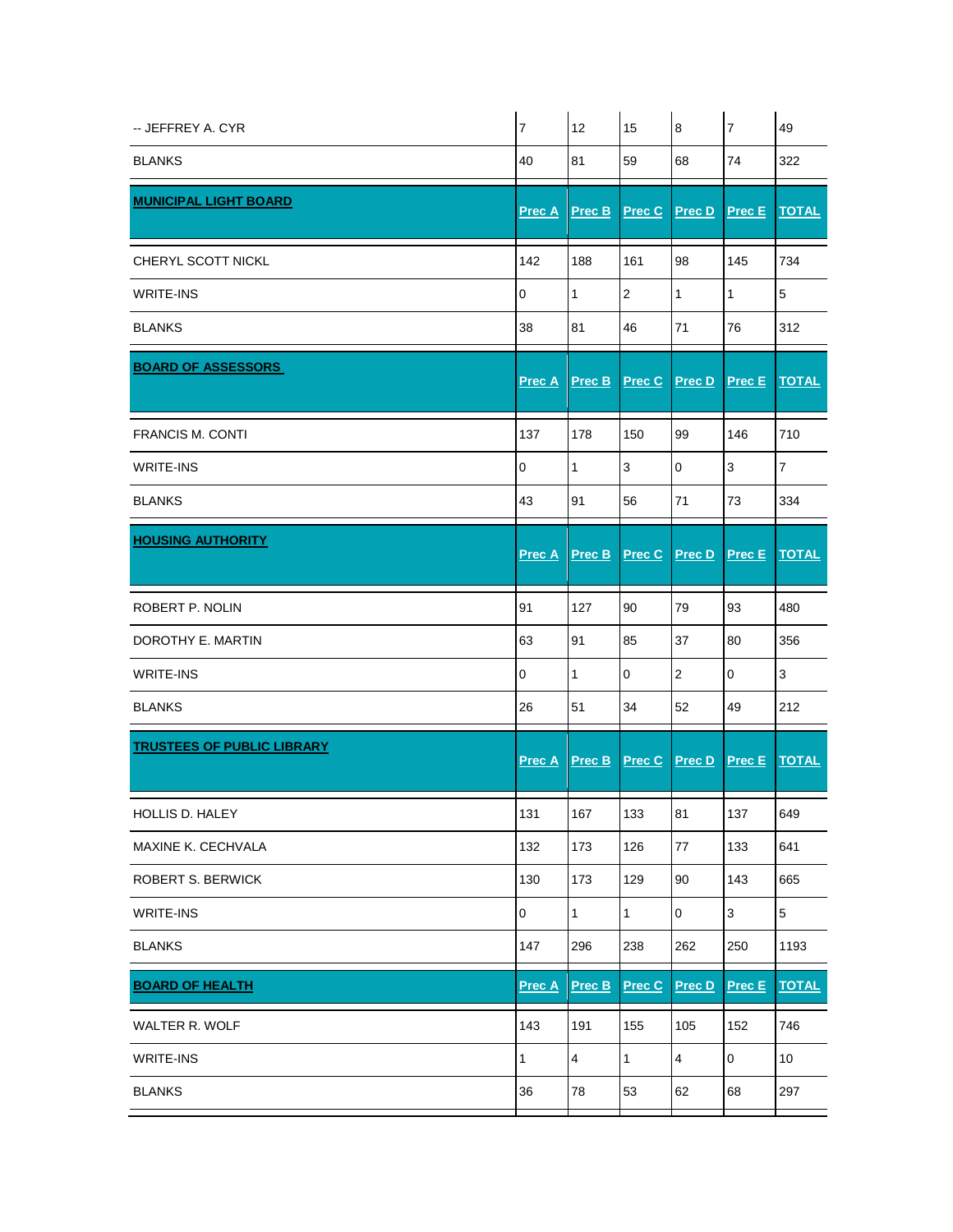| <b>BOARD OF HEALTH</b>                                      | <b>Prec A</b> | Prec B           | Prec C       | Prec D         | Prec E         | <b>TOTAL</b> |
|-------------------------------------------------------------|---------------|------------------|--------------|----------------|----------------|--------------|
| SUZANNE M. CORDES                                           | 135           | 188              | 151          | 102            | 148            | 724          |
| <b>WRITE-INS</b>                                            | 1             | 4                | $\mathbf{1}$ | 4              | $\mathbf 0$    | 10           |
| <b>BLANKS</b>                                               | 44            | 78               | 57           | 64             | 74             | 317          |
| <b>HAMPSHIRE COUNCIL OF GOVERNORS</b>                       | <b>Prec A</b> | Prec B           | Prec C       | <b>Prec D</b>  | Prec E         | <b>TOTAL</b> |
| THOMAS E. KNIGHTLY                                          | 135           | 180              | 151          | 89             | 147            | 702          |
| <b>WRITE-INS</b>                                            | 0             | $\boldsymbol{2}$ | $\sqrt{2}$   | $\mathsf 3$    | $\sqrt{2}$     | 9            |
| -- CAROL P. CONSTANT                                        | 0             | $\overline{7}$   | $\mathbf 0$  | $\overline{7}$ | $\overline{0}$ | 14           |
| <b>BLANKS</b>                                               | 225           | 351              | 265          | 241            | 295            | 1377         |
| <b>TOWN MEETING MEMBER PRECINCT A</b><br><b>THREE YEARS</b> | <b>Prec A</b> |                  |              |                |                |              |
| <b>CAROL ANNE BRIGHT</b>                                    | 127           |                  |              |                |                |              |
| ELAINE G. PAULIN                                            | 129           |                  |              |                |                |              |
| STEVEN P. LEMANSKI                                          | 126           |                  |              |                |                |              |
| <b>JOHN UREKEW</b>                                          | 125           |                  |              |                |                |              |
| <b>WRITE-INS</b>                                            | 7             |                  |              |                |                |              |
| -- EVAN J. BRIANT                                           | 1             |                  |              |                |                |              |
| <b>BLANKS</b>                                               | 925           |                  |              |                |                |              |
| <b>TOWN MEETING MEMBER PRECINCT A</b><br><b>ONE YEARS</b>   | Prec A        |                  |              |                |                |              |
| WRITE-INS                                                   | $\mathbf{2}$  |                  |              |                |                |              |
| -- MARK BUTLER                                              | 1             |                  |              |                |                |              |
| <b>BLANKS</b>                                               | 177           |                  |              |                |                |              |
| <b>TOWN MEETING MEMBER PRECINCT B</b><br><b>THREE YEARS</b> |               | <b>Prec B</b>    |              |                |                |              |
| EDWARD J. BOISELLE                                          |               | 140              |              |                |                |              |
| THOMAS G. CHEVALIER                                         |               | 146              |              |                |                |              |
| MARTHA R. TERRY                                             |               | 170              |              |                |                |              |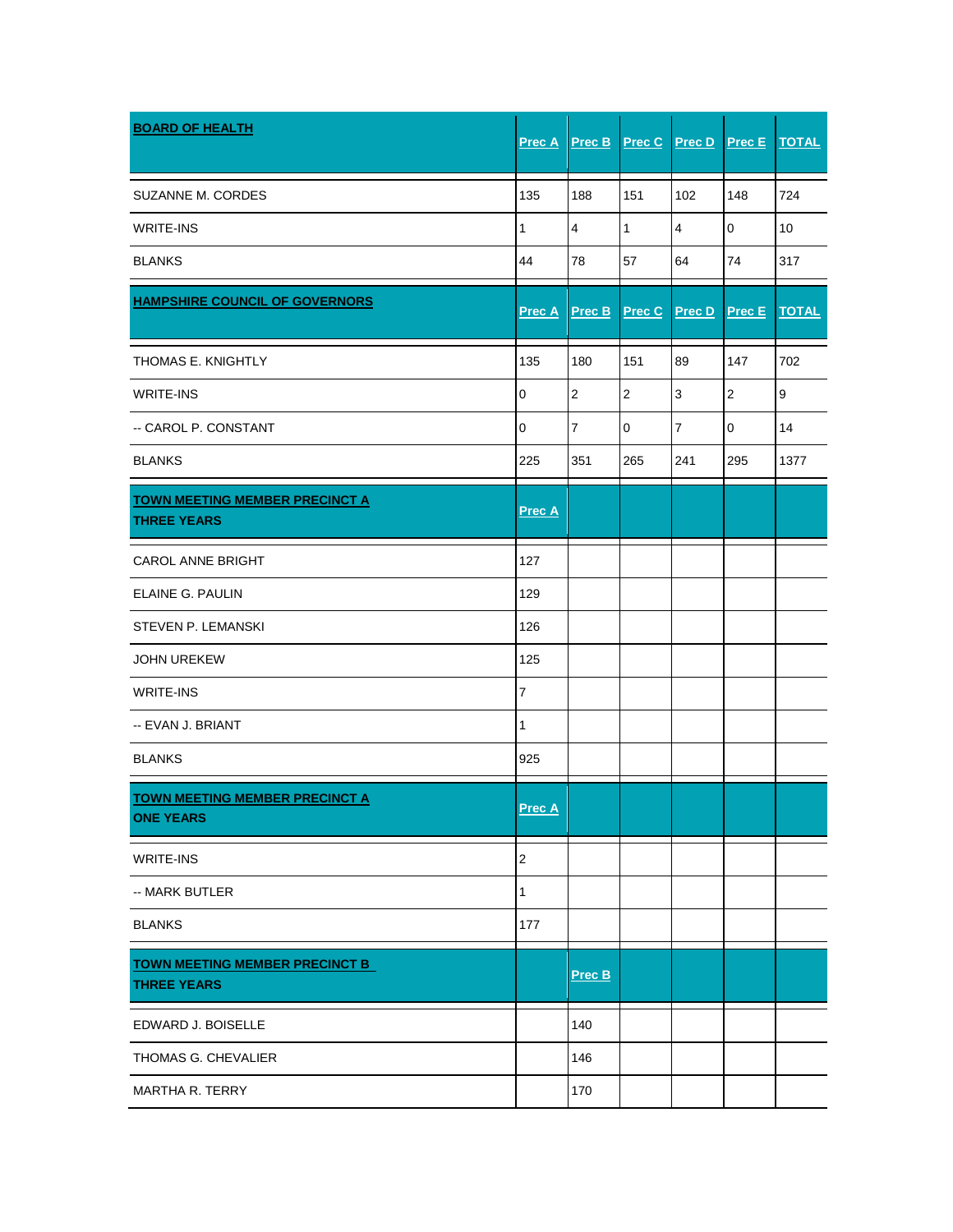| KURT C. SCHENKER                                            | 170    |              |        |  |
|-------------------------------------------------------------|--------|--------------|--------|--|
| WINSTON H. LAVALLEE                                         | 165    |              |        |  |
| <b>ELAINE D'AMOURS</b>                                      | 159    |              |        |  |
| WRITE-INS                                                   | 30     |              |        |  |
| JACQUELINE C. DUPRE                                         | 21     |              |        |  |
| ANNE V. SOBEL                                               | 21     |              |        |  |
| <b>BLANKS</b>                                               | 1138   |              |        |  |
| TOWN MEETING MEMBER PRECINCT B<br><b>TWO YEAR</b>           | Prec B |              |        |  |
| <b>WRITE-INS</b>                                            | 15     |              |        |  |
| <b>JODI K. MILLER</b>                                       | 15     |              |        |  |
| <b>BLANKS</b>                                               | 240    |              |        |  |
| <b>TOWN MEETING MEMBER PRECINCT B</b><br><b>ONE YEAR</b>    | Prec B |              |        |  |
| WRITE-INS                                                   | 11     |              |        |  |
| -- RUDOLF TERNBACH                                          | 15     |              |        |  |
| <b>BLANKS</b>                                               | 244    |              |        |  |
| <b>TOWN MEETING MEMBER PRECINCT C</b><br><b>THREE YEARS</b> |        | Prec C       |        |  |
| <b>SARAH ETELMAN</b>                                        |        | 137          |        |  |
| <b>JOAN A. GERMAIN</b>                                      |        | 143          |        |  |
| EVELYN P. HOLLERING                                         |        | 138          |        |  |
| <b>KEVIN M. MCALLISTER</b>                                  |        | 146          |        |  |
| WRITE-INS                                                   |        | 29           |        |  |
| -- ALVIN L. LEFEBVRE                                        |        | 1            |        |  |
| -- JANET L. SHEA                                            |        | 1            |        |  |
| -- MICHAEL T. DODGE                                         |        | 1            |        |  |
| -- JULIE A. GENTILE                                         |        | $\mathbf{1}$ |        |  |
| <b>BLANKS</b>                                               |        | 1075         |        |  |
| <b>TOWN MEETING MEMBER PRECINCT D</b>                       |        |              | Prec D |  |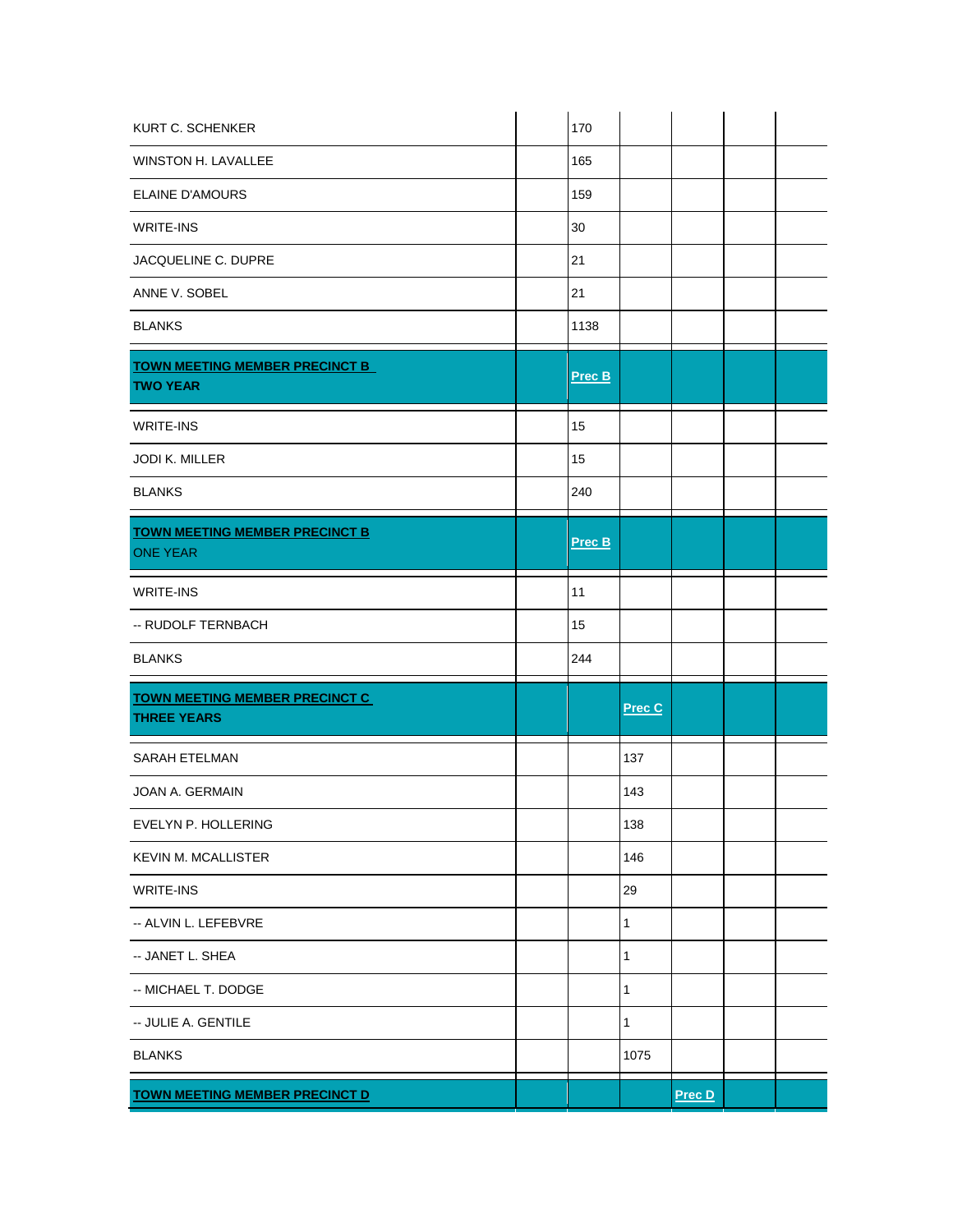| <b>THREE YEARS</b>                                          |  |     |                         |  |
|-------------------------------------------------------------|--|-----|-------------------------|--|
| THEODORE J. BOULAIS                                         |  | 106 |                         |  |
| IRA J. BREZINSKY                                            |  | 113 |                         |  |
| CAROL P. CONSTANT                                           |  | 108 |                         |  |
| <b>CURTIS G. SMITH</b>                                      |  | 85  |                         |  |
| <b>MARILYN T. GASS</b>                                      |  | 90  |                         |  |
| DALE H. JOHNSTON II                                         |  | 88  |                         |  |
| <b>JOAN B. ROSNER</b>                                       |  | 88  |                         |  |
| DANA G. MULLER                                              |  | 96  |                         |  |
| WRITE-INS                                                   |  | 9   |                         |  |
| <b>BLANKS</b>                                               |  | 577 |                         |  |
| <b>TOWN MEETING MEMBER PRECINCT E</b><br><b>THREE YEARS</b> |  |     | Prec E                  |  |
| <b>GLENN F. ARCHAMBAULT</b>                                 |  |     | 118                     |  |
| ROBERT S BERWICK                                            |  |     | 110                     |  |
| DORIS R. DUBOIS                                             |  |     | 116                     |  |
| KATHRYN F. GALLIVAN                                         |  |     | 133                     |  |
| DENNIS E. HOGAN                                             |  |     | 129                     |  |
| SUSAN M. KELSEY                                             |  |     | 119                     |  |
| MITCHELL B. RESNICK                                         |  |     | 127                     |  |
| SUSAN E. OBREMSKI-CROWTHER                                  |  |     | 131                     |  |
| LORI S. ELDGRIDGE                                           |  |     | 123                     |  |
| WRITE-INS                                                   |  |     | $\overline{\mathbf{c}}$ |  |
| <b>BLANKS</b>                                               |  |     | 668                     |  |
| <b>TOWN MEETING MEMBER PRECINCT E</b><br><b>ONE YEAR</b>    |  |     | Prec E                  |  |
| KENNETH A. ROGERS                                           |  |     | 70                      |  |
| SHANE A. ARCHAMBAULT                                        |  |     | 48                      |  |
| <b>BRUCE C. FORCIER</b>                                     |  |     | 54                      |  |
| WRITE-INS                                                   |  |     | $\pmb{0}$               |  |